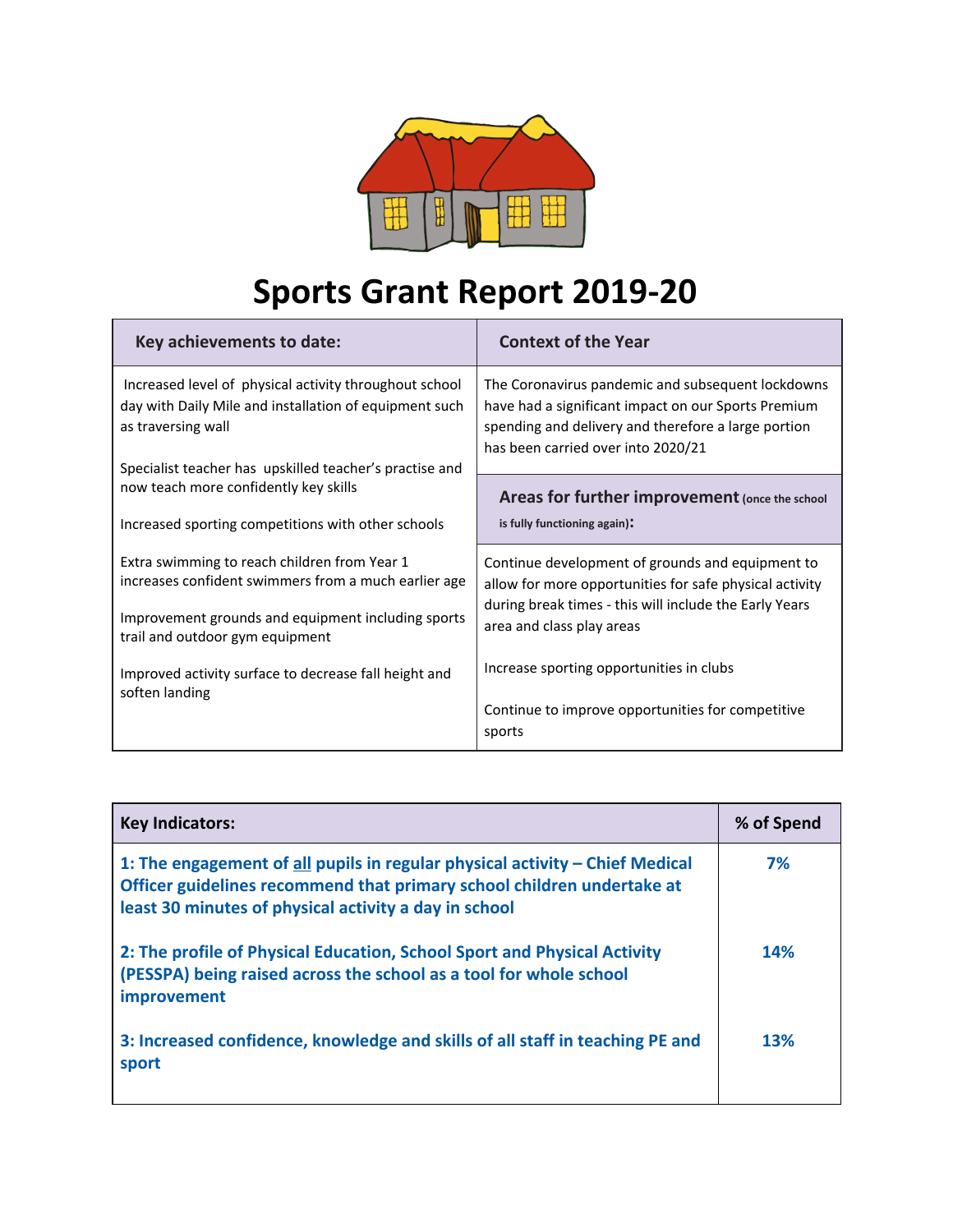| 4: Broader experience of a range of sports and activities offered to all pupils | <b>14%</b> |
|---------------------------------------------------------------------------------|------------|
| 5: Increased participation in competitive sport                                 | 8%         |

| <b>Grant Received</b><br>2019/20:                                                                                                       | £16,870                                                                                                                                        |         |                       |  |  |
|-----------------------------------------------------------------------------------------------------------------------------------------|------------------------------------------------------------------------------------------------------------------------------------------------|---------|-----------------------|--|--|
| <b>Number on Role:</b>                                                                                                                  | 96                                                                                                                                             |         |                       |  |  |
| <b>Summary of Grant Spending</b>                                                                                                        |                                                                                                                                                |         |                       |  |  |
| Objective                                                                                                                               | <b>Activity</b>                                                                                                                                | Cost    | <b>Key Indicators</b> |  |  |
| 1. To continue to take<br>part in competitive<br>sports and inter-school<br>sporting activities                                         | Transportation to events<br>Membership and<br>registration fees to<br>Sports Partnership                                                       | £130.05 | 2,3,4,5               |  |  |
| 2. To offer experienced<br>PE teaching which trains<br>and upskills teaching<br>staff as well as offering<br>great sports clubs for all | Employment of<br>Multisports practitioner                                                                                                      | £1170   | 1,2,3,4,5             |  |  |
| 3. To be able to increase<br>our Swimming<br>curriculum allowing for<br>more experience in the<br>pool at an earlier age                | Offer additional<br>swimming for Y1-2 as well<br>as $3-4$<br>(We still had to pay for this even<br>though no swimming went<br>ahead this year) | £882.09 | 2,3,4                 |  |  |
| 4. Continued update of<br>sports equipment                                                                                              | Including balls and other<br>equipment                                                                                                         | £262.74 | 2,4                   |  |  |
| <b>Total Spend:</b>                                                                                                                     | £2444.88                                                                                                                                       |         |                       |  |  |
| Carryforward to 2020/21<br>£14,425.29                                                                                                   |                                                                                                                                                |         |                       |  |  |